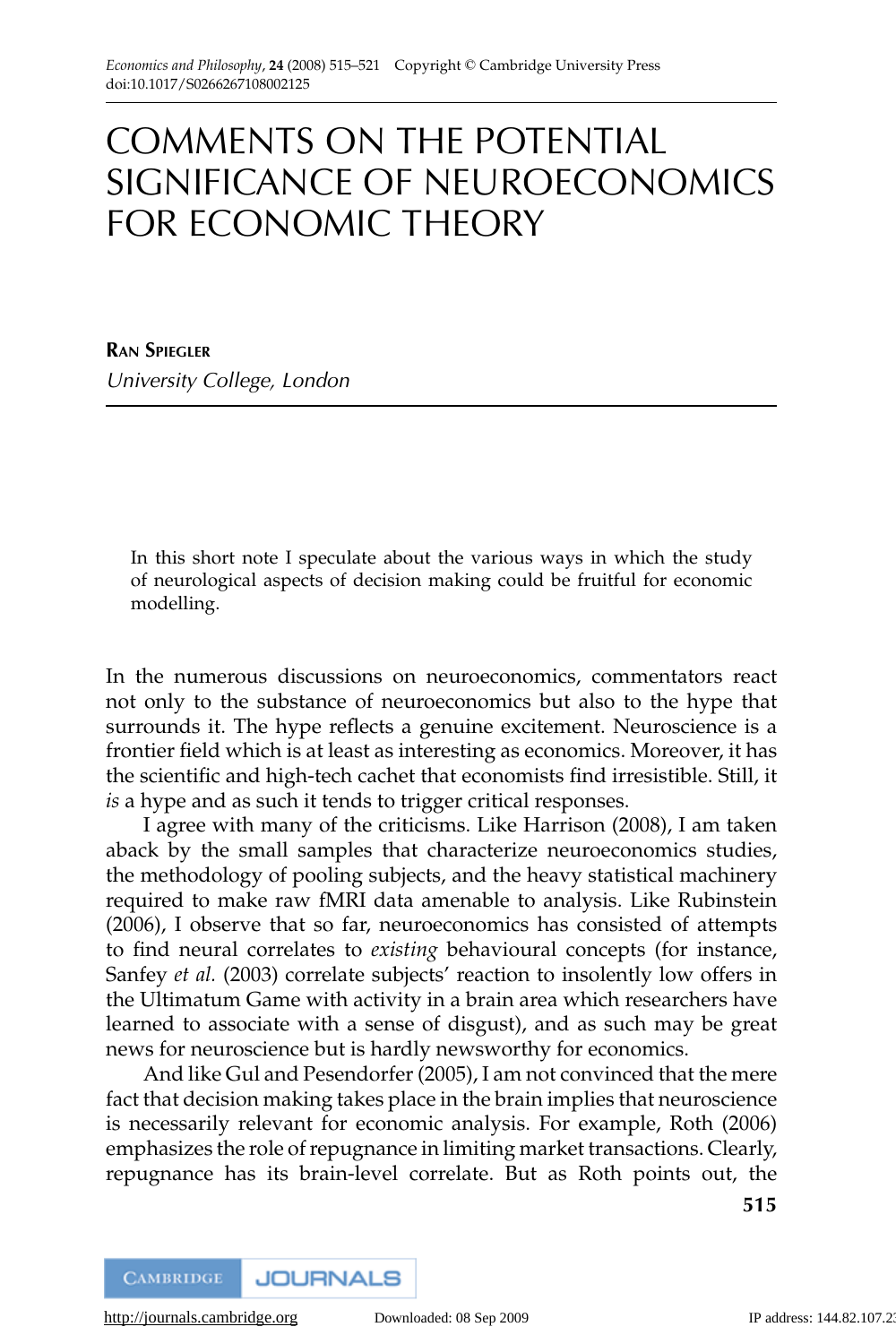classification of market transactions as repugnant has changed a lot in history and across cultures. Thus, the brain level is perhaps not the interesting one when it comes to understanding the determinants of repugnance in economic contexts. A historical and anthropological research perspective seems more suitable.

However, in this short note I do not wish to engage in criticisms of neuroeconomics or the hype surrounding it. Instead, I will try to "think positive" and speculate about some ways in which research in neuroeconomics might contribute to economic theory. There are other ways in which neuroeconomics may prove influential. For example, Benhabib and Bisin (2008) suggest that neuroeconomics can change the way economists confront decision models with data, by viewing decision models not only as theories of choice behaviour but also as theories of the decision process. Benhabib and Bisin propose an empirical methodology that tests decision models against joint choice and brain-level data.

In what follows, I restrict attention to pure economic theory, assuming that the tradition of economic modelling as a primary activity for economists will continue unabated, and I wonder how neuroeconomics might contribute to this activity. This speculative exploration of the possibilities of neuroeconomics for economic theory borders on science fiction. One could also argue that speculating about future models is idle. If one thinks a certain model might be interesting, then one should try actually constructing one rather than speculating about it. Nevertheless, this kind of speculation is in its way a kind of constructive criticism. I have spent some time thinking about how neuroeconomics could contribute to economic modelling, and this is what I have been able to come up with. If the reader does not find this exciting, then this will have suggested that the case for the relevance of neuroscience for economic theory is not a trivial one to make.

### **Correlations between personality traits**

Economic theory compartmentalizes personal characteristics according to the domains of choice behaviour to which they pertain. Risk attitudes are defined in terms of preferences over lotteries, patience in terms of preferences over dated prizes, social preferences in terms of choices between asset allocations, etc. As neuroeconomists gather non-choice data in experiments, they may stumble upon correlations between personal characteristics that are independent a priori. For example, risk aversion may be correlated with social preferences, patience may be correlated with IQ, and so forth.

In principle, one can discover such correlations without looking at non-choice data, since these personal characteristics are defined purely in terms of choice behaviour. However, when looking at the non-choice

**JOURNALS CAMBRIDGE**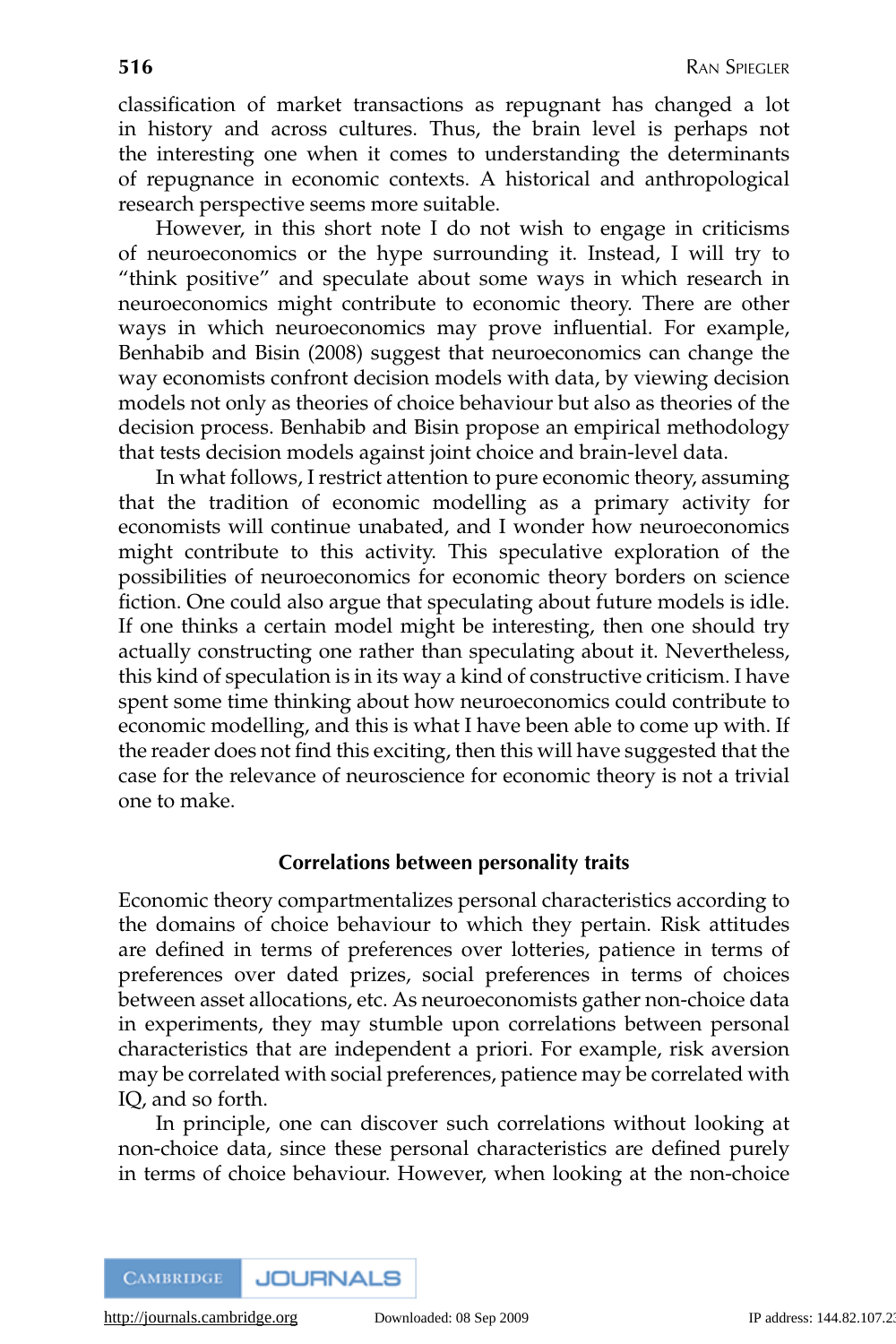data that accompany risk aversion or social preferences, the researcher may be struck by similar patterns, and this may give the researcher the motivation to look for correlations in the corresponding choice data. Thus, although neuroscience is not necessary for discovering such correlations, doing neuroeconomic research may be a good heuristic for stumbling upon them.

The implication of such correlations for economic theory is that we can impose them as a constraint on models that incorporate several personal characteristics. In particular, such restrictions on the domain of personal characteristics may be relevant for mechanism design problems. There is also a possibility that economists will be led to doubt the existing compartmentalization of personal characteristics into risk attitudes, social preferences, time preferences, etc. For example, if patience is highly correlated with IQ and risk attitudes are highly correlated with social preferences, then perhaps our current categories miss something essential about decision making. This is an admittedly far-fetched thought. Given that so far neuroeconomics has mostly consisted of looking for neural correlates of existing economic concepts, it is hard to see how such a radical prospect could ever materialize. Speculating about it, however, is easy.

### **Motivating process-based models of decision making**

The standard economic approach to modelling decision making is based on utility maximization. It does not exclude aspects of psychology such as ambiguity aversion, altruism or self-control problems. However, a standard model always ends up representing choice behaviour with some kind of utility maximization. Thus, the implied decision process is invariably a cost–benefit analysis. Gul and Pesendorfer (2005) argue that the implied decision process is only a metaphor, a rhetorical device. The utility-maximization model is not meant to serve as a "model of the brain". Still, why should we restrict ourselves to the cost–benefit metaphor? As Salant and Rubinstein (2007) argue, there is no reason why we cannot conduct similar decision-theoretic exercises, in which observable behaviour (in a general sense that includes sensitivity of choice to framing, as well as non-choice behaviour such as the time it takes agents to reach a decision) is shown to be the possible result of some decision process other than a cost–benefit analysis.

And yet, after so many years of applying the cost–benefit metaphor, how resourceful can we expect economists to be at inventing original ones? This is where neuroeconomics can prove useful as a heuristic for hitting on good ideas about the decision process, precisely because neuroeconomics is mostly preoccupied with physiological mechanisms behind decision making.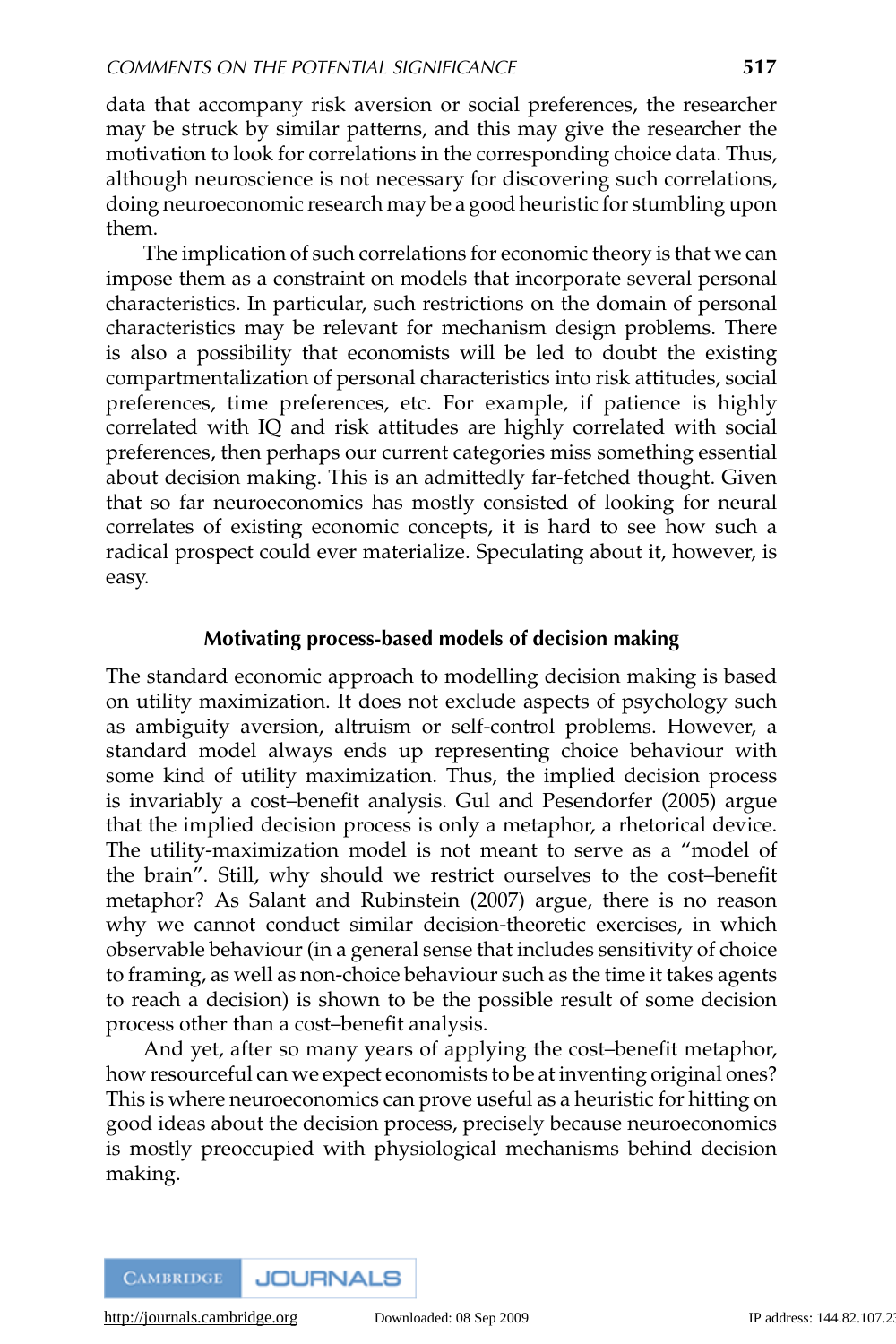To illustrate my point, consider an important aspect of decision making which has nevertheless been virtually neglected by economists. *Indecisiveness* seems to be a personal trait that characterizes an individual at least as well as his time preferences. Reaching decisions is easy for some people, a torment for others. We can try to define indecision purely in terms of observed choice correspondences, as in Eliaz and Ok (2006). We could also try to define it in terms of other choice behaviour, such as the amount of irrelevant information the decision maker seeks before making a decision, or the extent to which he prefers default options, or the extent to which the framing of decision problems refines his choice correspondence. We could also try to define indecision in terms of observable non-choice behaviour, such as the time it takes for the individual to make a decision, or the amount of flip-flopping and head scratching he goes through before he reaches the final decision.

Still, if the end point of our decision-theoretic analysis is going to be a utility-maximization representation theorem (capturing some tradeoff between material payoffs and the mental cost of thinking about the decision), then we have restricted ourselves to a very thin reservoir of metaphors. Is cost–benefit analysis the most convincing metaphor for indecision? By thinking hard about the mechanisms behind the decision process, we can try to conceptualize indecision as a "bottleneck" in a linear processing mechanism, or as a "stalemate" between several parallel processes, which may be more convincing metaphors for indecision.

### **Legitimizing other non-choice data**

One of the main claims of neuroeconomists is that non-choice data are relevant for economic analysis. While this claim is often employed to justify gathering expensive fMRI data, it also justifies looking at additional, cheaper non-choice data such as response times, look-ups, etc. For psychologists, these types of data may be old hat, but for economists the idea that looking at these things might be interesting is quite new. Ironically, the high-tech cachet of neuroscience has the side benefit of drawing economists' attention to lower-tech non-choice data. Economic theorists, who are accustomed to the exercise of mapping properties of choice behaviour to mental constructs such as utility or beliefs, can extend their techniques to this richer set of non-choice data.

## **Modelling the implications of neuroscience-driven technological innovations**

Major technological innovations inspire new classes of models, even if they do not cause changes in fundamental economic concepts. For

**JOURNALS CAMBRIDGE**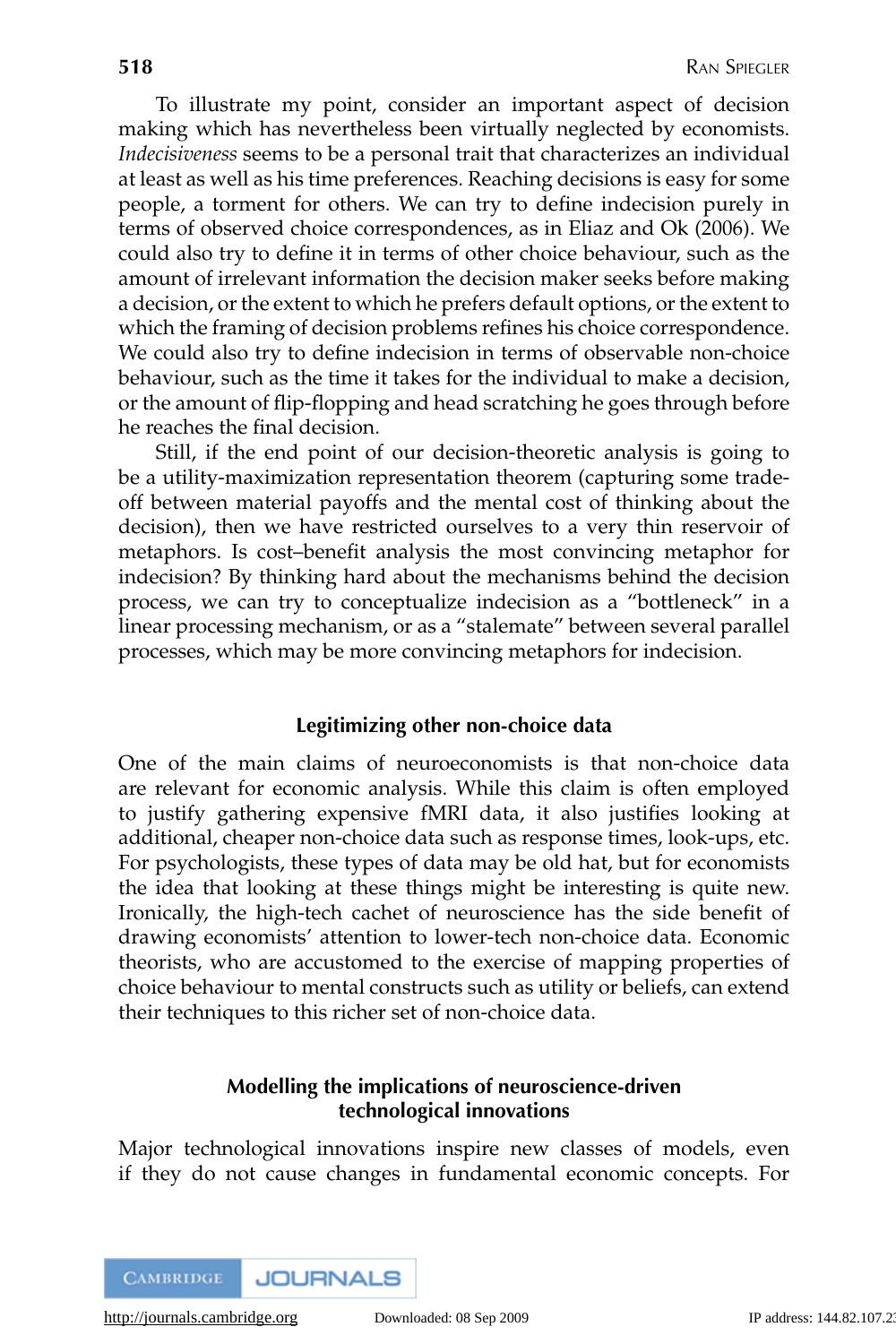example, the internet has given rise to new classes of models of two-sided markets, position auctions and keyword-based search (see Ellison and Fisher-Ellison 2005; Athey and Ellison 2007; Eliaz and Spiegler 2007), where modelling assumptions gain their motivation and focus from real-life features of internet technology. The impact of new technology on economic thinking can be purely metaphorical. For instance, the E-mail Game (Rubinstein 1989) would be perfectly interpretable even if e-mail technology never existed, but the technology may have provided the inspiration and probably helped attracting attention to the paper.

Advances in neuroscience may have similar impact. Imagine that some day, scientists discover some rough mapping between a set of chemicals and a set of personality traits (risk attitudes, time preferences, social preferences, optimism, truthfulness, indecisiveness, etc.). Suppose further that these chemicals become pervasive tradable commodities. This may inspire an interesting class of economic market models, because certain traits which are currently assumed to be immutable will now be an outcome of agents' choices in the market for character-modifying chemicals.

At some level, we already have some experience with such models. There is a sizeable economic literature on the demand for addictive substances (Becker and Murphy 1988; Bernheim and Rangel 2004; Gul and Pesendorfer 2007). This literature treats the consumption of addictive substances as a specialized topic, without integrating it into larger economic models. However, character-modifying chemicals may become so pervasive and related to other aspects of economic behaviour that economists will be impelled to develop entirely new classes of market models, even if these will not call for new basic modelling tools.

None of the above seems to *necessitate* neuroscientific knowledge, but such knowledge can certainly inspire new economic assumptions and models. The reader may have observed that I have emphasized the role of advances in neuroeconomics as a potential source of *inspiration* for economic theorists, thus perhaps underplaying its promise to yield *empirical foundations* for economic models. I would like to conclude with a comment on this distinction.

Two of the biggest success stories in behavioural economics so far are Prospect theory and hyperbolic discounting. Even in these successful models, there is a substantial gap between the assumptions solidly based on experimental psychology and the way the models are actually applied. In order to apply Prospect theory, one needs to specify what determines the reference point. It is a crucial component of any application of the model, and yet it is hard to justify any particular specification with empirical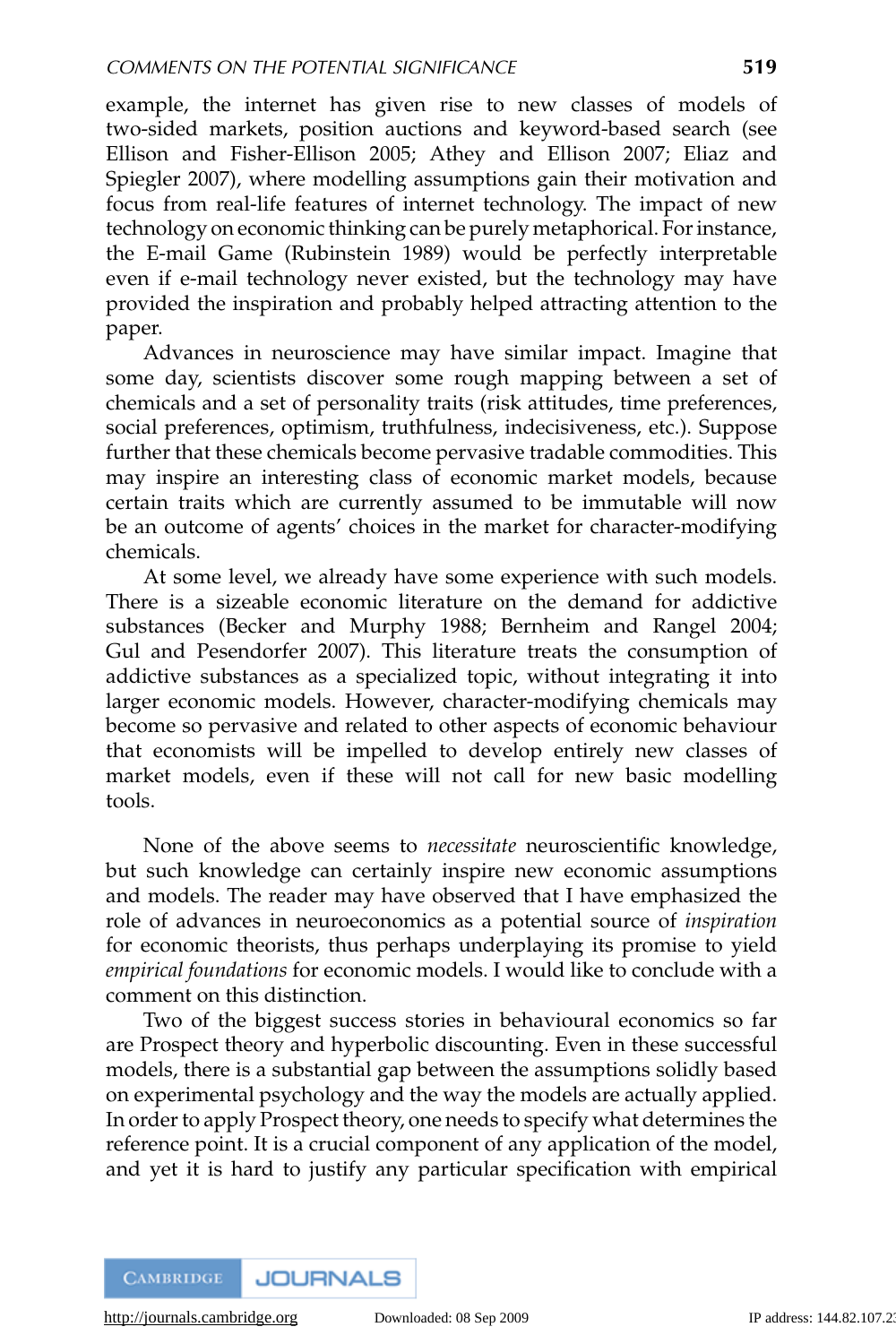psychological knowledge. One has no choice but to complement the model with assumptions based on introspection and anecdotal evidence. Similarly, since time preferences with hyperbolic discounting imply dynamically inconsistent preferences, economists use the multi-selves approach when applying hyperbolic discounting. As Rubinstein (2006) remarks, in order to "solve" the resulting intra-personal game, economists resort to some game-theoretic solution concept (backward induction with sophisticated or naive beliefs about future preferences). The justification of this modelling procedure is not based on empirical evidence, but on other criteria that economists find persuasive.

In both cases, there is a substantial gap between the empirically founded assumptions and the assumptions one needs to make the model tick. The most one can claim is that empirical knowledge has motivated some of the crucial assumptions. I do not expect neuroeconomics to change this practice. But my preference to view neuroeconomics as a source of inspiration is not meant to belittle the field. On the contrary; inspiration is a scarce resource, and if neuroeconomics ends up being successful in giving economic theorists the motivation, focus and minimal empirical knowledge they need to come up with new, interesting and insightful models, that will be a wonderful achievement.

#### **REFERENCES**

- Athey, S. and G. Ellison. 2007. Position auctions with consumer search. Mimeo. Cambridge, MA: MIT, Press.
- Becker, G. and K. Murphy. 1988. A theory of rational addiction. *Journal of Political Economy* 96: 675–700.
- Benhabib, J. and A. Bisin. 2008. Choice and process: theory ahead of measurement. In *Perspectives on the future of economics: Positive and normative foundations. Handbook of economic methodology*, Vol. 1, ed. A. Caplin and A. Schotter. New York: Oxford University Press.
- Bernheim, D. and A. Rangel. 2004. Addiction and cue-triggered decision processes. *American Economic Review* 94: 1558–90.
- Eliaz, K. and E. Ok. 2006. Indifference or indecisiveness? Choice theoretic foundations of incomplete preferences. *Games and Economic Behavior* 56: 61–86.
- Eliaz, K. and R. Spiegler. 2007. Consideration sets and competition marketing. Mimeo. London: UCL and Brown University.
- Ellison, G. and S. Fisher-Ellison. 2005. Lessons about markets from the internet. *Journal of Economic Perspectives* 19: 139–58.
- Gul, F. and W. Pesendorfer. 2005. The case for mindless economics. In *Perspectives on the future of economics: Positive and normative foundations. Handbook of economic methodology*, Vol. 1, ed. A. Caplin and A. Schotter. New York: Oxford University Press.
- Gul, F. and W. Pesendorfer. 2007. Harmful addiction. *Review of Economic Studies* 74: 147–72.
- Harrison, G. 2008. Neuroeconomics: a critical reconsideration. *Economics and Philosophy* 24.
- Roth, A. 2006. Repugnance as a constraint on markets. *Journal of Economic Perspectives* 21: 37–58.

**CAMBRIDGE JOURNALS**